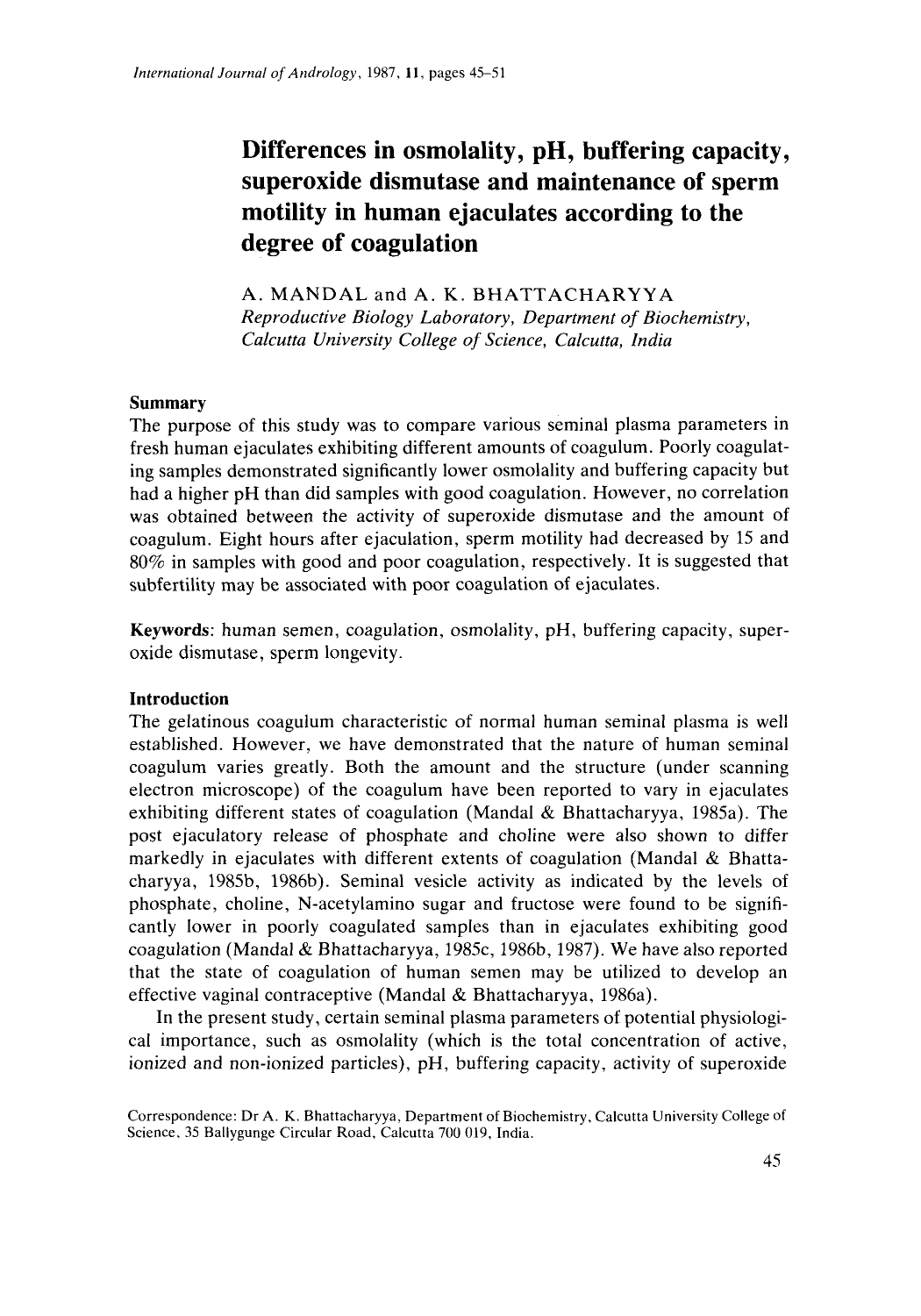46 A. Mandal and A. K. Bhattacharyya<br>dismutase (which is believed to provide protection for spermatozoa against the dismutase (which is believed to provide protection for spermatozoa against the toxicity of superoxide radicals through the peroxidation process: Mennella  $\&$ 46 A. Mandal and A. K. Bhattacharyya<br>dismutase (which is believed to provide protection for spermatozoa against the<br>toxicity of superoxide radicals through the peroxidation process: Mennella &<br>Jones, 1980; Abramsson, Duche Jones, 1980; Abramsson, Duchek & Marklund, 1985) and sperm motility, have been evaluated in relation to the amount of coagulum in human ejaculates. The interrelationships between the various parameters were also investigated. *nd A. K. Bhattacharyya*<br>is believed to provide protection for spermatozoa against the<br>poxide radicals through the peroxidation process: Mennella &<br>amsson, Duchek & Marklund, 1985) and sperm motility, have<br>relation to the

### **Materials and methods**

Ejaculates were collected by masturbation from men (mean age:  $30.7 \pm 0.8$  years) after a period of abstinence of about 7 days. Samples were provided within 10 s of emission at the University Hospital of Calcutta. The donors were classified into the following categories: proven fertile, presumably fertile, and those from a barren union with no history of cryptorchidism, mumps, orchitis, varicocele or venereal disease. Samples were allowed to liquefy at room temperature. No specimen with an ejaculate volume outside of the range 2–6 ml, with a pus cell count  $>5 \times 10^6$ /ml, or with a complete liquefaction time of  $>30$  min was included in this study. The amount of coagulum (CG) after 4 min of ejaculation was determined by subtracting the liquefied volume at that period from the total volume, and the resultant CG was expressed as a percentage of total, i.e.  $4 \text{ min } \%$  CG. Details of the assay methods used for measuring the liquefaction time and the amount of coagulum of whole ejaculate using 37-um mesh-size nylon bags have been presented elsewhere (Mandal & Bhattacharyya, 1985c, 1987).

Seminal plasma was obtained by centrifugation of liquefied semen at 8000  $\times$  g for 10 min at  $0^{\circ}$ C, and was then stored at  $-20^{\circ}$ C, if not used immediately. Osmolality was determined by measuring the freezing-point depression of 0.15 ml seminal plasma, using a Knauer semimicro osmometer (Herbert Knauer KG, Holzweg 2B, Oberursel, FRG). For each evaluation, the osmometer was adjusted to 0 mOsm and checked with two different standard NaCl solutions of 200 and 400 mOsm/kg. The pH and buffering capacity of seminal plasma were determined using a digital pH meter (model EM5, Scientific Instruments Co., Allahabad, India). Standard solutions used were: (i)  $0.025$  M  $KH_2PO_4$  and  $0.025$  M  $Na_2HPO_4$  (pH 6.86); (ii) 0.01 **M** sodium tetraborate (pH 9.18); (iii) 0.05 **M** potassium hydrogen phthalate (pH 4.01); and (iv)  $0.1$  N HCI (pH 1.10). Buffering capacity was determined by adding 0.4 ml of 0.1 N HCl to 0.3 ml of seminal plasma, the pH being taken before and after the addition. The resulting decrease in pH was taken as the measure of buffering capacity; the greater the decrease, the lower the buffering capacity. The activity of superoxide dismutase in seminal plasma was assessed by measuring inhibition of the autoxidation of pyrogallol (Marklund & Marklund, 1974). The reaction was performed at room temperature in a volume of 1 ml containing 50 mm tris-cacodylate buffer (pH 8.2), 1 mm diethylenetriaminepentaacetic acid and 0.2 mM pyrogallol. One unit of activity was defined as the amount of enzyme required to inhibit the change in absorption at 420 nm by 50%.

The percentage of motile sperm at room temperature (31.9  $\pm$  0.3°C), in their own seminal plasma, was determined indirectly from nonmotile and total sperm counts at 1, 4 and 8 h after ejaculation, using a Makler Counting Chamber (Sefi-Medical Instruments, Haifa, Israel). The non-motile sperm count (NMSC) and total sperm count (TSC) were assessed at all time periods, as the total count may be reduced by disintegration of dead sperm or by their aggregation into large clumps.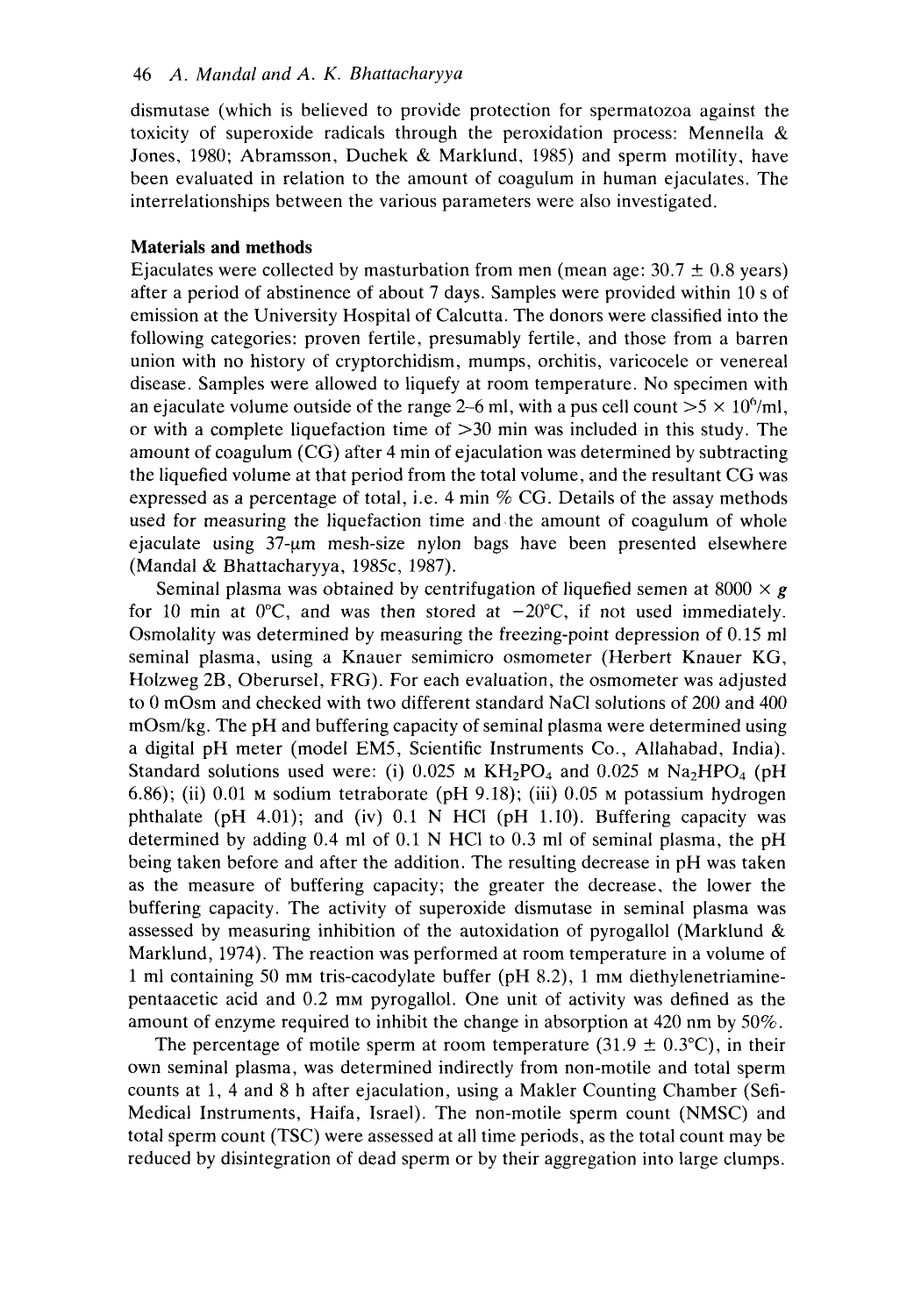*Coagulation and seminal plasma parameters* <sup>47</sup><br>e solution was used to kill spermatozoa before Vapour from 2% osmium tetroxide solution was used to kill spermatozoa before making the total count. The percentage of motile sperm at 4 and 8 h after ejaculation was determined as follows: Coagulation and seminal plasma parameters 47<br>oxide solution was used to kill spermatozoa before<br>percentage of motile sperm at 4 and 8 h after<br>follows:<br> $TSC_{1h} - [NMSC_{4h} + (TSC_{1h} - TSC_{4h})] \times 100.$ <br> $TSC_{1h}$ 

$$
\% \text{ motile sperm at 4h} = \frac{\text{TSC}_{1\text{h}} - \left[\text{NMSC}_{4\text{h}} + \left(\text{TSC}_{1\text{h}} - \text{TSC}_{4\text{h}}\right)\right]}{\text{TSC}_{1\text{h}}} \times 100.
$$

Statistical significance was evaluated by Student's t-test for unpaired (Table 1) or paired (Fig. 2) data, according to Richterich  $\frac{C_{4h} + (TSC_{1h} - TSC_{4h})}{TSC_{1h}} \times 100.$ <br> **zystem**<br> **zent's** *t***-test for unpaired (Table 1) or (1969).** 

# **Results**

Thirty-seven ejaculates were evaluated for seminal plasma osmolality, pH, buffering capacity and superoxide dismutase activity in relation to the extent of coagulation. The amount of coagulum at **4** min after ejaculation in these samples ranged from 0 to 100%. The ejaculates fell into three distinct groups, according to the **Results**<br>Thirty-seven ejaculates were evaluated for seminal plasma osmolality, pH, buffer-<br>ing capacity and superoxide dismutase activity in relation to the extent of coagula-<br>tion. The amount of coagulum at 4 min after e 30% coagulum were considered as poorly coagulating (group I). Seminal plasma osmolality in this group was significantly lower than in ejaculates exhibiting both medium (group **11)** or good (group 111) coagulation. The poorly coagulating samples also had the lowest buffering capacity and the highest pH value. The buffering capacity of human seminal plasma from groups I and 111 is shown in Fig. 1. In order to decrease the pH of the test samples to pH 3, the amounts of 0.1 N HCI required for ejaculates with poor or good coagulation were, respectively, 1.7 and 2.8 times that required for 0.1 M phosphate buffer. The activity of superoxide dismutase in group I1 ejaculates was significantly higher than in both of the other groups. The total volume of the ejaculates indicated an inverse relationship with the amount of coagulum. **Table 1. Seminal plasma characteristics of human ejaculates grouped according to the amounts of coagulum.<br>
<b>Table 1.** Seminal plasma characteristics of human ejaculates grouped according to the amounts of coagulum

| oagulum                                                   |                                           |                         | Table 1. Seminal plasma characteristics of human ejaculates grouped according to the amounts of   |                                 |                                                                   |  |
|-----------------------------------------------------------|-------------------------------------------|-------------------------|---------------------------------------------------------------------------------------------------|---------------------------------|-------------------------------------------------------------------|--|
| Amount of<br>coagulum<br>$(4 \text{ min } \% \text{ CG})$ |                                           | Osmolality<br>(mOsm/kg) |                                                                                                   | Buffering<br>capacity<br>in pH) | Superoxide Total<br>dismutase volume<br>$(decrease \t(U/ml)$ (ml) |  |
|                                                           |                                           |                         | 10.2 ± 3.0 $(-30)$ $346 \pm 8.4^*$ $7.69 \pm 0.06$ $4.01 \pm 0.17$ $35.5 \pm 1.50$ $3.8 \pm 0.46$ |                                 |                                                                   |  |
| $n = 177$                                                 |                                           |                         | 58.0 ± 3.5 (31-80) $388 \pm 6.8$ 7.43 ± 0.04 2.97 ± 0.09 53.9 ± 2.41 3.4 ± 0.29                   |                                 |                                                                   |  |
| $91.1 \pm 1.9$<br>$n = 12$                                |                                           |                         | $398 \pm 7.6$ $7.55 \pm 0.03$ $3.30 \pm 0.08$ $37.9 \pm 5.41$ $3.1 \pm 0.18$                      |                                 |                                                                   |  |
|                                                           | Levels of significance between the groups |                         |                                                                                                   |                                 |                                                                   |  |
| and II                                                    |                                           |                         | $P < 0.005$ $P < 0.005$ $P < 0.001$ $P < 0.001$ NS‡                                               |                                 |                                                                   |  |
| I and III                                                 |                                           |                         | $P < 0.001$ $P < 0.05$ $P < 0.001$ NS NS                                                          |                                 |                                                                   |  |
| I and III                                                 |                                           |                         | NS $P < 0.05$ $P < 0.02$ $P < 0.01$ NS                                                            |                                 |                                                                   |  |

coagulum

 $*$  Results are means  $\pm$  SEM.

 $\tau = 14$  for buffering capacity.

 $\text{\textsterling}$  NS = not significant.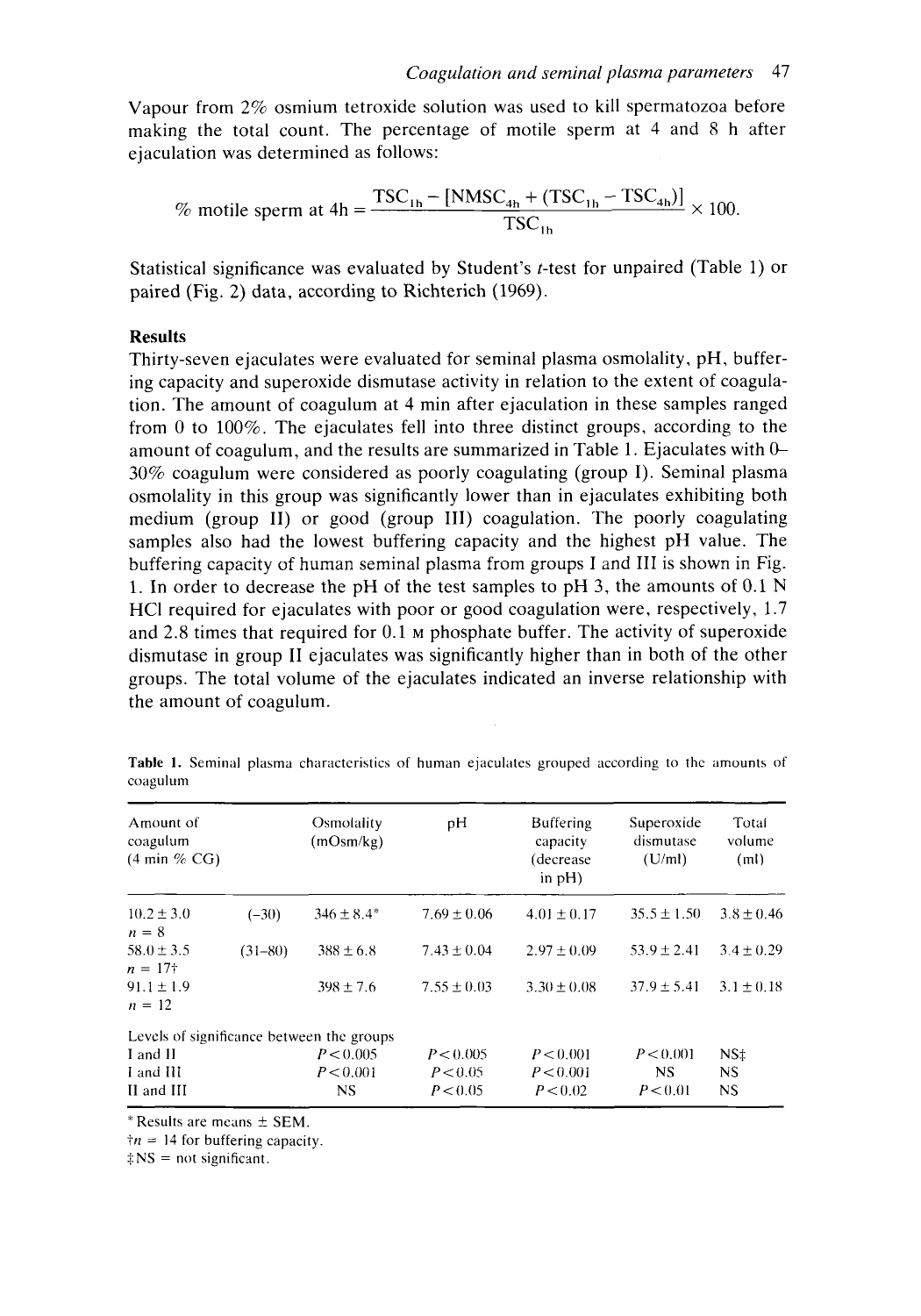

**Fig. 1.** pH-titration curves for 0.3 ml of 0.1  $\mu$  phosphate buffer ( $\Delta \rightarrow \Delta$ ) and for 0.3 ml human 2<br>
0.2 0.4 0.6 0.8 1.0 1.2 1.4<br>
Millilliters of 0.1N HCl<br>
Fig. 1. pH-titration curves for 0.3 ml of 0.1 M phosphate buffer  $(\triangle \text{---}\triangle)$  and for 0.3 ml human<br>
seminal plasma from ejaculates exhibiting good  $(\triangle \text{---}\triangle, n = 4, 4$ poor coagulation (0-0. *n* = .5, 4 min % CG = 12 zyxwvutsrqponmlkjihgfedcbaZYXWVUTSRQPONMLKJIHGFEDCBA <sup>f</sup>2; group I). Titration was agninst 0.1 N HCI (pH **Example 1.** pH-titration curves for 0.3 ml of 0.1 M phosphate buffer  $(\triangle \text{---}\triangle)$  and for 0.3 ml human seminal plasma from ejaculates exhibiting good  $(\triangle \text{---}\triangle, n = 4, 4 \text{ min} \% \text{ CG} = 82 \pm 5$ ; group III) or poor coagulation

Maintenance of sperm motility in their own seminal plasma was studied in five ejaculates showing good coagulation (4 min %  $CG = 89 \pm 5$ ), and in seven showing poor coagulation (4 min %  $CG = 25 \pm 7$ ) (Fig. 2). The mean  $\pm$  SEM values for motile sperm at 1, 4 and 8 h after ejaculation in samples with good coagulation were  $60 \pm 8$ ,  $58 \pm 6$  and  $51 \pm 6\%$ , respectively. Those for samples with poor coagulation were 55  $\pm$  8, 28  $\pm$  6 and 11  $\pm$  4%, respectively. The decrease in the percentage of



**Fig. 2.** Maintenance of sperm motility in their own seminal plasma according to whether the samples derived from ejaculates with good (a:  $n = 5$ , 4 min % CG = 89 ± 5, sperm count =  $108 \pm 18 \times 10^{6}$ /ml) or poor coagulation (b:  $n = 7$ , 4 min % CG = 25  $\pm$  7, count = 73  $\pm$  17  $\times$  10<sup>6</sup>/ml) characteristics.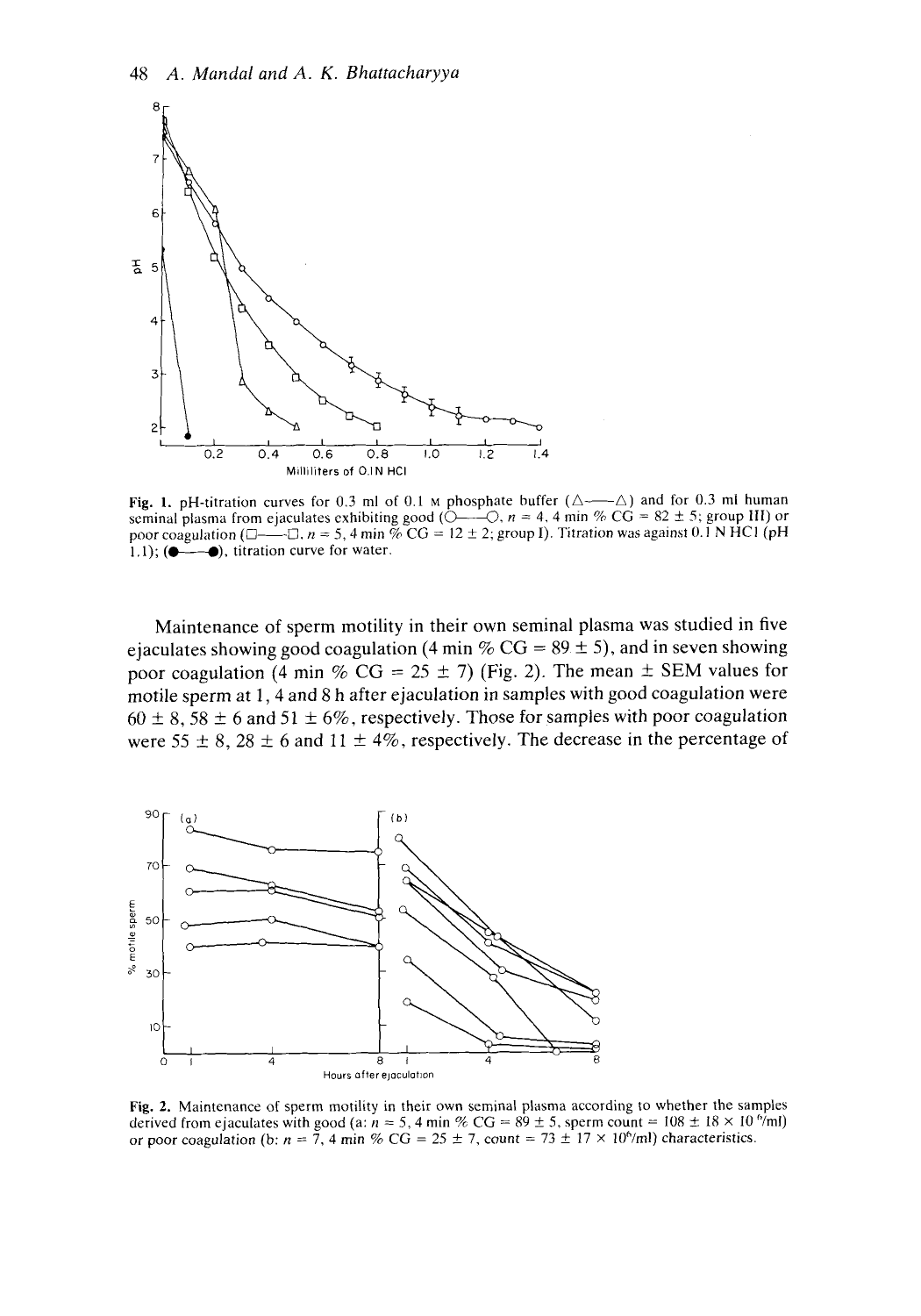motile sperm in the poorly coagulating ejaculates were statistically significant  $(1 \text{ and } 4 \text{ h}, P < 0.001; 4 \text{ and } 8 \text{ h}, P < 0.01).$ 

Table 2 shows the values obtained when a correlation matrix was constructed Coagulation and seminal plasma parameters 49<br>motile sperm in the poorly coagulating ejaculates were statistically significant<br>(1 and 4 h, P<0.001; 4 and 8 h, P<0.01).<br>Table 2 shows the values obtained when a correlation ma accompanied by a significant increase in osmotic pressure in buffering capacity, and by a decrease in total volume. However, the activity of superoxide dismutase and the pH were not correlated significantly with the degree of coagulation. Seminal plasma osmolality showed a positive relationship with the buffering capacity and a negative relationship with volume. Higher pH values were found to be associated with lower buffering capacity and vice versa. The activity of superoxide dismutase was correlated negatively with pH and positively with the buffering capacity.

|                                               |                           |                           | Table 2. Correlation matrix of the various parameters measured in 37 human ejaculates*                          |                         |  |
|-----------------------------------------------|---------------------------|---------------------------|-----------------------------------------------------------------------------------------------------------------|-------------------------|--|
|                                               | 4 min $\%$ CG Smolality   | pH b                      | <b>Buffering</b><br>capacity                                                                                    | Superoxide<br>dismutase |  |
| Osmolality $r = 0.551 \text{ +}$<br>P < 0.001 |                           |                           |                                                                                                                 |                         |  |
| <b>NS</b>                                     | $r = -0.204$ $r = -0.312$ |                           |                                                                                                                 |                         |  |
| Buffering<br>$r = 0.468$<br>P < 0.01          | $r = 0.458$<br>P < 0.01   | $r = -0.852$<br>P < 0.001 |                                                                                                                 |                         |  |
| $r = 0.030$<br>Superoxide<br>NS               | $r = 0.198$               | P < 0.05                  | $r = -0.352$ $r = 0.440$<br>P < 0.01                                                                            |                         |  |
| $r = -0.343$<br>P < 0.05                      | P < 0.005                 | NS.                       | $r = -0.486$ $r = -0.291$ $r = -0.007$ $r = -0.166$<br>$\mathbf{N}$                                             |                         |  |
|                                               |                           |                           | <u> 1990 - Jan Salaman, marka masjid ayyik asl nashrida asl nashrida asl nashrida asl nashrida asl nashrida</u> |                         |  |

**Table 2.** Correlation matrix of the various parameters measured in 37 human ejaculates'

 $n = 34$  for buffering capacity; NS = not significant.

 $\uparrow$  **r** = correlation coefficient.

### **Discussion**

The extent of seminal coagulation in terms of the amount of coagulum has been determined after 4 min of ejaculation, as we have shown previously that significant liquefaction of vesicular coagulum occurs after 4 min of emission (Mandal  $\&$ Bhattacharyya, 1985c, 1987). We have also shown that for evaluation of coagulation-liquefaction properties in relation to other seminal plasma characteristics, either the amount of coagulum or the liquefaction time can be used. In contrast to our observations, Polak & Daunter (1984) found no correlation between osmolality and liquefaction time, and this may be due to the use of less precise methodology. These authors used a small fraction of semen (0.2 ml), which was passed through a nylon mesh (size: 400) instead of employing the whole ejaculate and 37-ym mesh, as in our studies, as this has been shown to allow only the liquefied fraction and the sperm to pass through (Mandal & Bhattacharyya, 1985b). The significance of using the whole ejaculate is that both the coagulum volume and the consistency differ in fractions of split ejaculate. The highly significant positive correlation between osmolality and the degree of coagulation, possibly indicates that coagulation plays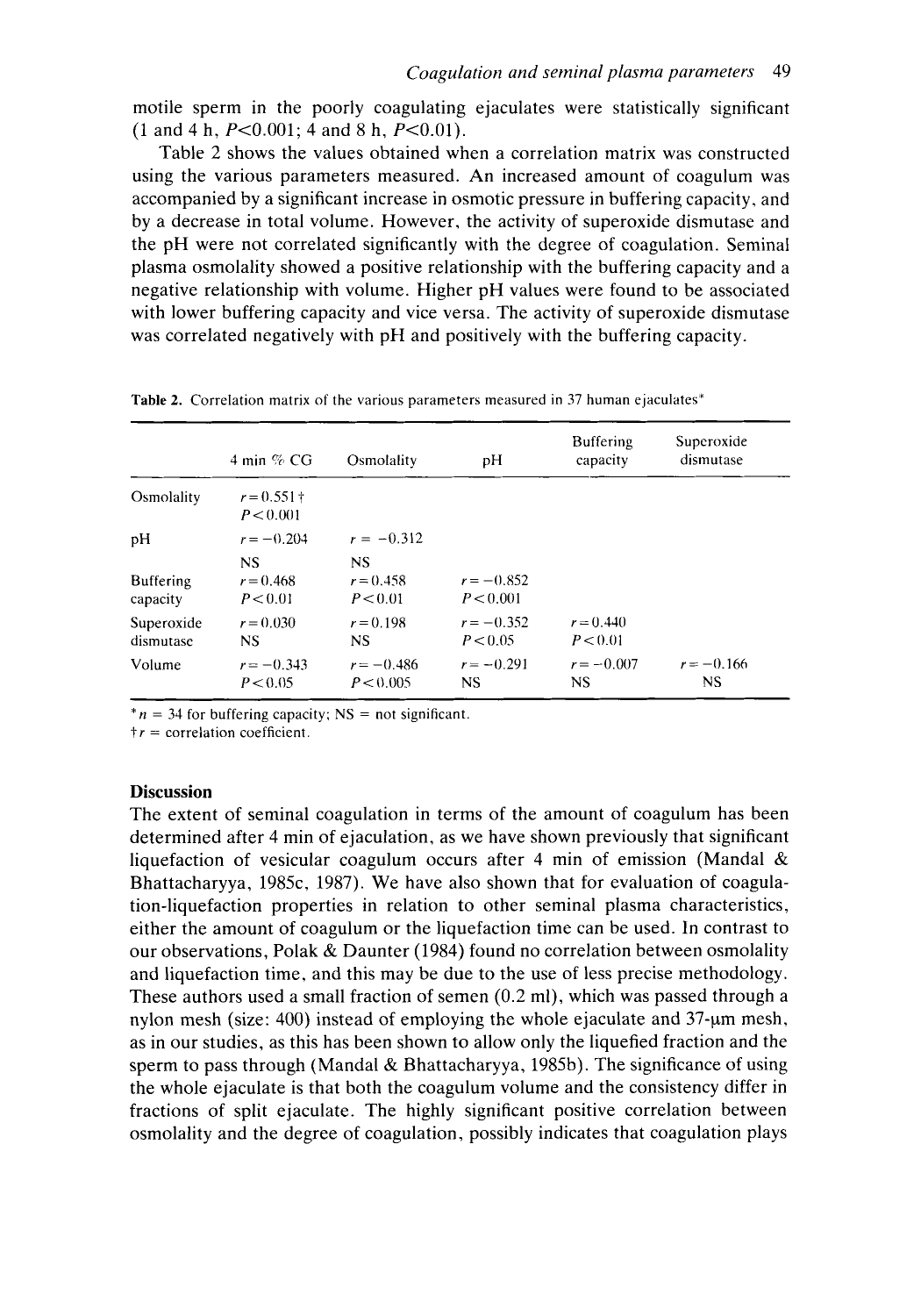50 A. *Mandal and A. K. Bhattacharyya*<br>an important role in the control of osmotic pressure in seminal plasma as well as in role in the control acharyya<br>of osmotic pressure in seminal plasma as well as in seminal vesicles, as the volumes of the ejaculates were higher in samples showing poor coagulation (Tables 1 and 2), and the phenomenon of coagulation is known to be characteristic of human seminal vesicles (Oettle, 1954; Tauber *et al.,* 1980). Unlike that of other body fluids, the osmotic state of seminal plasma depends, to a high degree, not on the inorganic components but upon organic constituents such an important role in the control of osmotic pressure in seminal plasma as well as in<br>seminal vesicles, as the volumes of the ejaculates were higher in samples showing<br>poor coagulation (Tables 1 and 2), and the phenomenon o 1981). The above assumption is further strengthened by the fact that these vesicular products occur at lowest concentrations in the poorly coagulating samples (Mandal & Bhattacharyya, 1985c, 1986b), and coagulation fails to occur in ejaculates showing decreased vesicular activity (Mandal & Bhattacharyya, 1985a). When subjected to variations of pH  $(5.25-9.75)$  and osmolality  $(150-1000 \text{ mOsm/kg})$ , sperm demonstrate maximum velocity at pH 7.65 and 400 mOsm/kg (Makler *et al.,*  1981). It is therefore of interest that the mean pH and osmolality of ejaculates with good coagulation (group 111, Table 1) are almost identical to those for optimum sperm velocity, and to the pH value found in the normal female reproductive tract (Feo, 1955; Moghissi, 1966; MacDonald & Lumbley, 1970).

Samples with relatively low osmolality have been found to be associated with high pH and poor buffering capacity. Seminal plasma buffering capacity is considered to be an important determinant of fertility (Searcy  $\&$  Simms, 1967), since vaginal fluid is highly acidic (pH 4.0-4.9) with lowest pH values occurring at midcycle (Wagner & Levin, 1978), and as sperm are immobilized completely at pH 5.0 or below (Makler *et al.,* 1981). In bull seminal plasma, Anderson (1946) indicated a similar relationship between buffering capacity and pH, and specimens that maintained good motility on storage also had better buffering capacity. Maintenance of sperm motility in samples with good coagulation was found to be similar to that obtained by Dahlberg (1978) for proven fertile men. The rapid decrease in the percentage of motile sperm in poorly coagulating samples may be attributed to their relative hypotonicity, poor buffering capacity and low content of fructose (Mandal & Bhattacharyya, 1985a) in seminal plasma. Although the level of activity of superoxide dismutase in seminal plasma revealed no correlation with their coagulation properties, this enzyme demonstrated a significant positive relasimilar to that obtained by Dahlberg (1978) for proven fertile men. The rapid<br>decrease in the percentage of motile sperm in poorly coagulating samples may be<br>attributed to their relative hypotonicity, poor buffering capac *,*  $n = 37$ *), which are also known to contain significant amounts of this* enzyme (Mennella & Jones, 1980). It is therefore possible that the poor coagulational characteristics of ejaculates may be related to the occurrence of subfertility among men. rity of superoxide dismutase in seminal plasma revealed no correlation with agulation properties, this enzyme demonstrated a significant positive rela-<br>b with buffering capacity and with the concentration of sperm  $(r = 0.4$ 

#### **Acknowledgments**

The assistance of Professor **S.** K. Sen, Bose Institute, Calcutta, in studying osmolality is gratefully acknowledged. Financial support was provided by the Indian Council of Medical Research, New Delhi.

#### **References**

Abrarnsson, L., Duchek, M. & Marklund, **S.** (1985) Superoxide dismutase isoenzymes in seminal plasma. *Journal* of *Andrology,* **6,** 140.

Anderson, J. (1946) The buffer capacity and the specific gravity of bull semen. *Journal* of *Agricultural Sciences*, 36, 258-259.